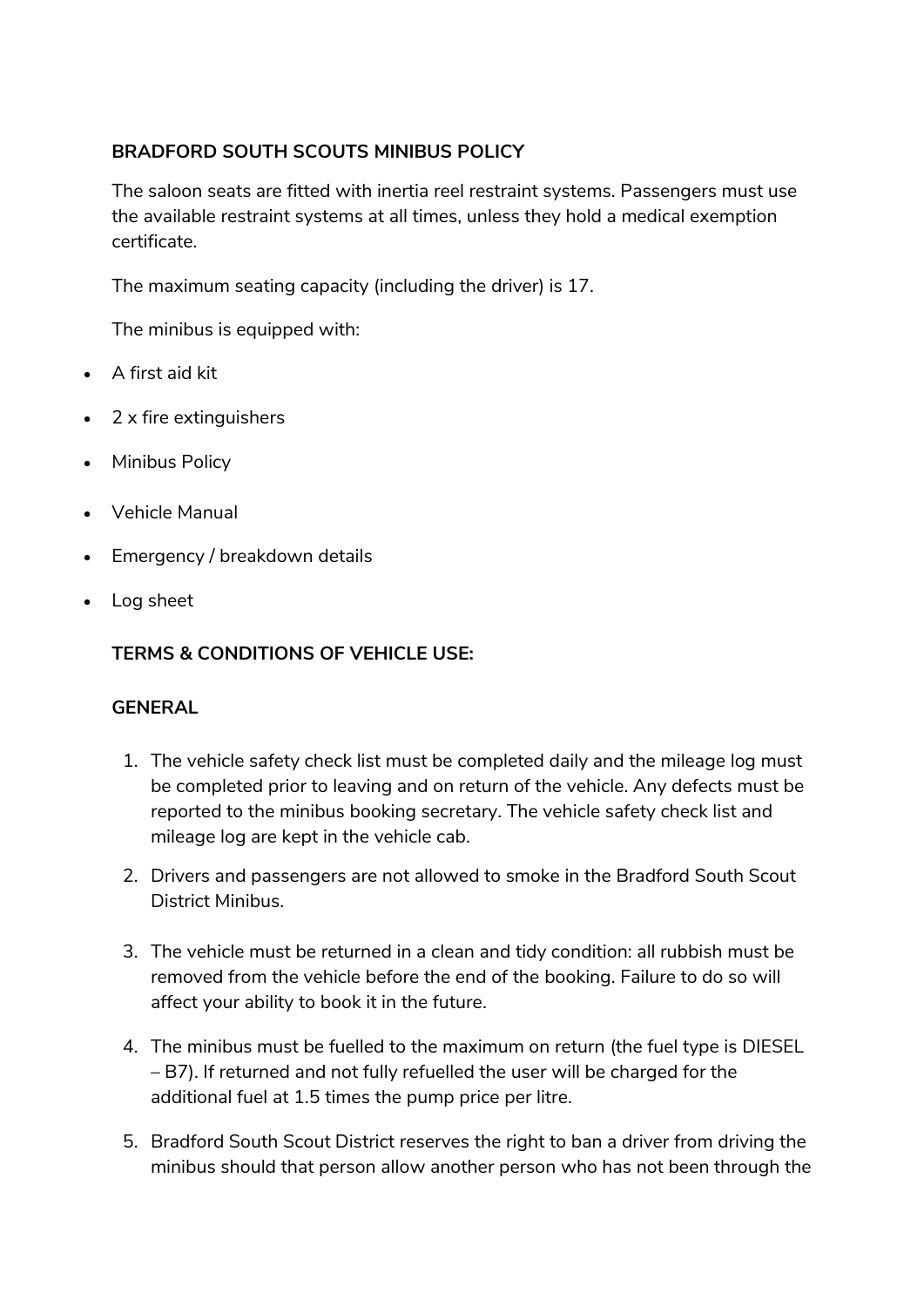driver registration process to drive the minibus. In such circumstances, the driver(s) may be liable to prosecution.

- 6. Bradford South Scout District reserve the right to ban a driver from driving the minibus if there are reasonable grounds for believing that person knowingly failed to report any damage to, or accident involving, the minibus whilst it was in their care (i.e. during a booking).
- 7. Should a user fail to turn up for a booking, or give little or no notice of cancelling their booking, Bradford South Scout District will not refund the booking charge.
- 8. Should a user persistently cancel their bookings, Bradford South Scout District reserve the right to levy a charge of £30.00 per day for each day cancelled, regardless of the length of notice given for the cancellation.
- 9. Bradford South Scout District reserve the right to reject, cancel or vary any booking if the purpose for which the vehicle is to be used is inconsistent with the aims, objectives or rules of the Bradford South Scout District minibus.
- 10.Bradford South Scout District reserve the right to cancel a booking at short notice should the vehicle become unavailable for any reason. In these circumstances no liability can be accepted for any loss, financial or otherwise, arising from our failure to provide a vehicle, and Bradford South Scout District cannot be held responsible for breach of contract arising, as a result of the cancellation.
- 11.Drivers should ensure that ALL doors are unlocked before allowing passengers to board the minibus.
- 12.You MUST be able to provide a contact telephone number that will be manned during the time of the booking. This is especially important for bookings outside normal office hours. If you do not provide such a telephone number, Bradford South Scout District cannot be held responsible for any failure to inform you about any emergency or other problem associated with the booking.
- 13.Any fines during bookings resulting from illegal parking will be passed onto, and are the responsibility of the user. Bradford South Scout District reserve the right to make payment and then recover the amount from the user. The user is responsible for any charges (tolls etc) arising through the use of the vehicle.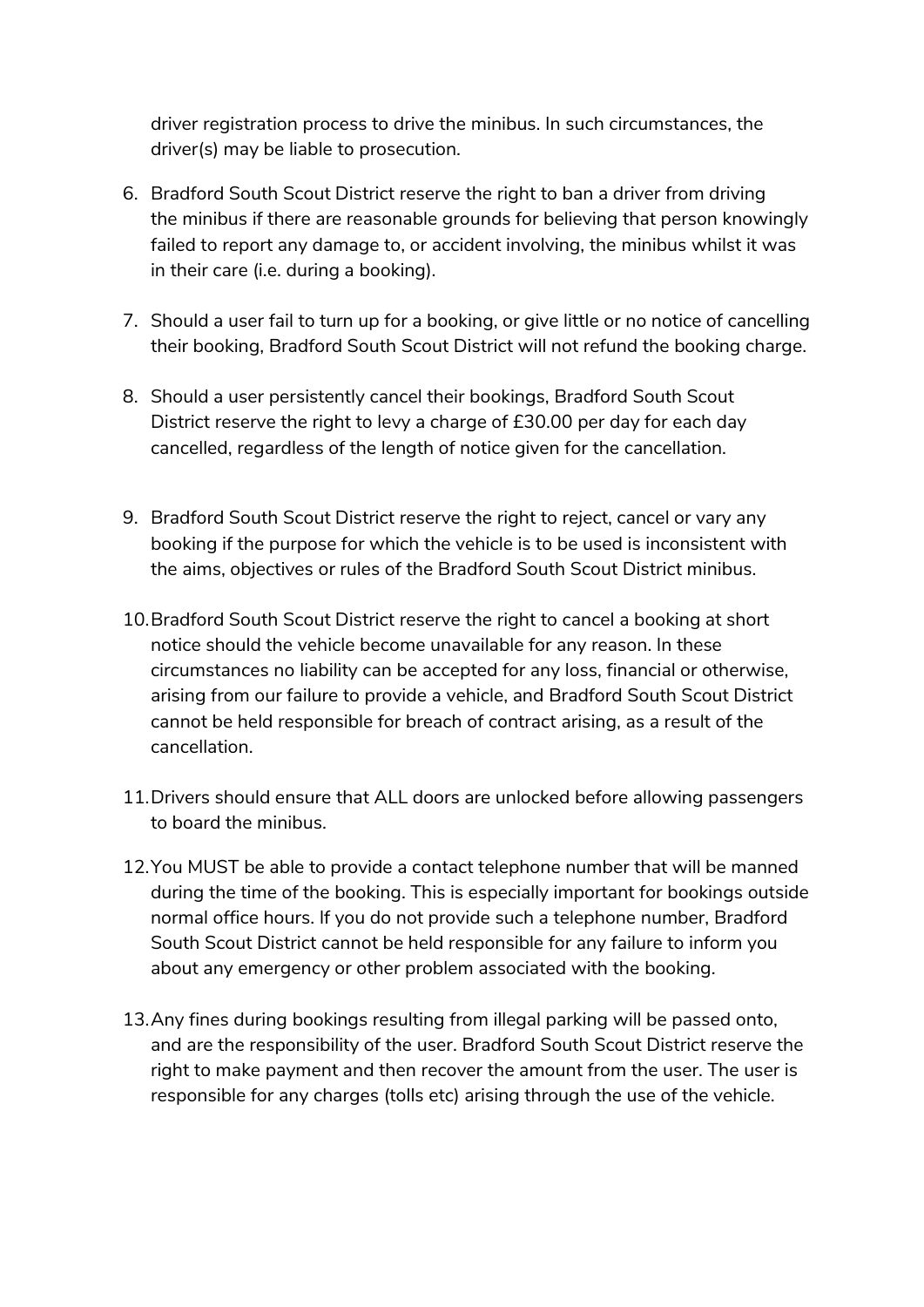- 14.Any prosecution of a driver arising from the use of Bradford South Scout District minibus will be the responsibility of the user and/or driver. This includes any charges against a driver arising from vehicle defects.
- 15.Drivers must not drive whilst under the influence of drugs or alcohol. Bradford South Scout District operate a zero tolerance policy.
- 16.Drivers must not indulge in dangerous driving or abuse the vehicle.
- 17.The user is responsible for maintaining correct oil, AdBlue and water levels, and correct tyre pressures, during the period of the booking.
- 18.The user may be liable for the cost of replacing a tyre if it is damaged beyond repair due to kerbing or being driven on whilst it is flat or punctured.
- 19.The minibus must be returned no later than the previously booked time. Should an unauthorised late return of a vehicle result in another user being unable to use the vehicle at the time they booked, any resultant financial liability may be passed on to the first user.
- 20. Wilfully keeping a vehicle beyond the booked time can be construed as taking the vehicle without the owner's consent. In such cases, Bradford South Scout District reserve the right to take any appropriate action to recover the vehicle. Bradford South Scout District reserve the right to levy an additional surcharge of £10.00 per hour (or part thereof) in the event of an unauthorised late return of a vehicle. Bradford South Scout District reserves the right to refuse further requests from users who are persistently late in returning vehicles.
- 21.If you think you may be unavoidably delayed in returning the vehicle, please telephone the minibus booking secretary, ASAP.
- 22.Receipts for oil or minor repairs incurred during the hire must be returned to the minibus booking secretary, together with the log sheet and vehicle keys at the time of return of the vehicle. Failure to do so will result in these costs not being reimbursed.
- 23.Any accident or damage to the vehicle must be notified to Bradford South Scout District as soon as possible. The cost of any damage not covered by the insurance will be recoverable from the user, including the insurance excess.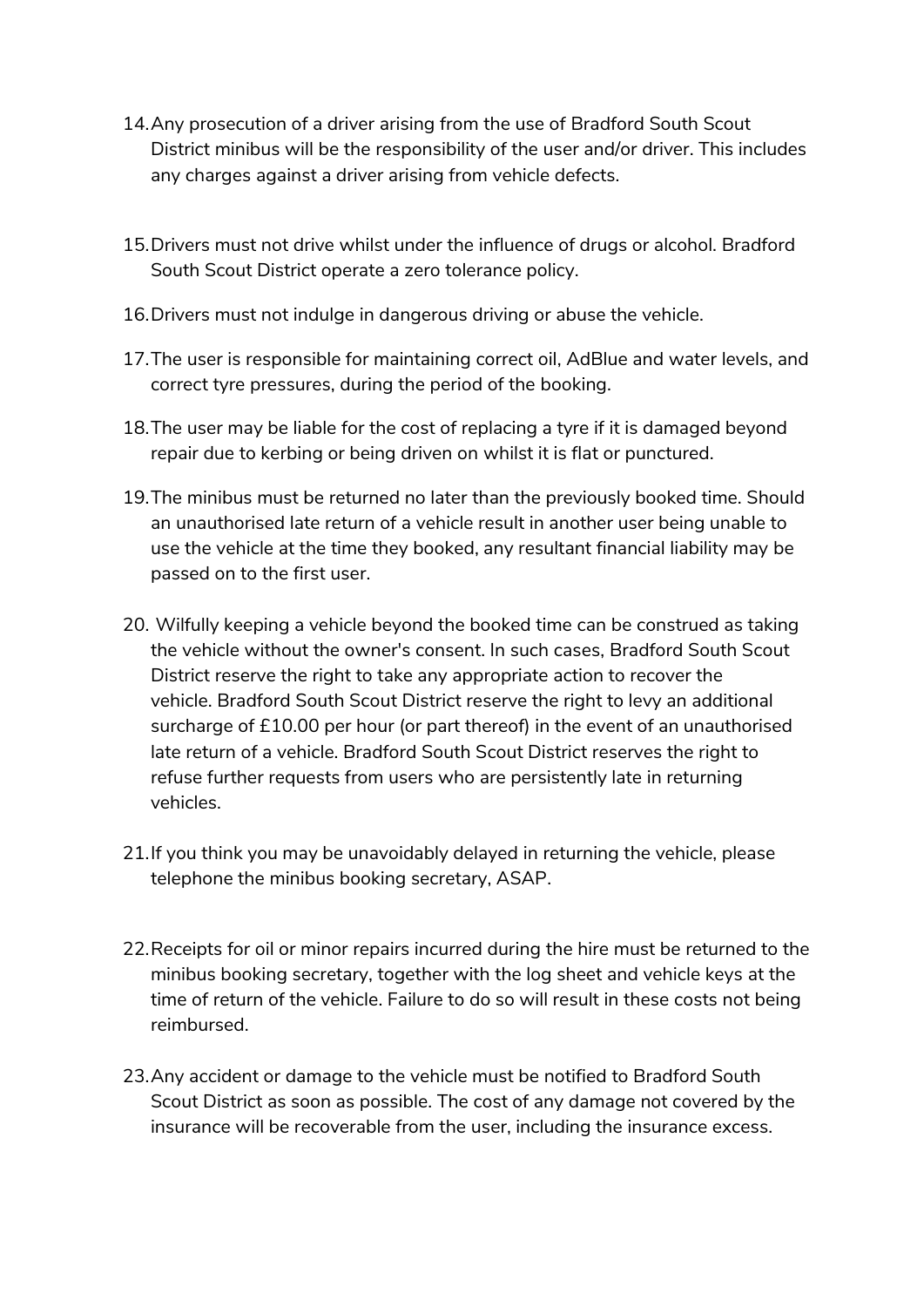- 24.Engine damage resulting from the wrong type of fuel being used will be the responsibility of the user, who will have to pay the full repair costs.
- 25.Drivers should remember that speed limits for minibuses are not the same as those for cars. The limits are as follows:

|                                                             | Speed Limit<br>(mph) |
|-------------------------------------------------------------|----------------------|
| Built up areas* (where no lower limit applies)              | 30                   |
| Single carriage way roads (where no lower limit<br>applies) | 50                   |
| Dual carriageways (where no lower limit applies)            | 60                   |
| Motorways (where no lower limit applies)                    |                      |

\*The 30mph limit usually applies to all traffic on all roads with street lighting unless signs show otherwise. For more details, refer to the [Highway Code.](http://www.direct.gov.uk/en/TravelAndTransport/Highwaycode/DG_070304)

- 26.Drivers should note that the minibus has a speed warning device fitted that will warn the driver at 60mph.
- 27.The minibus must not be used for the carriage of goods.
- 28. The number of passengers must not exceed 16.
- 29. A second driver (who is also driver checked) must be available.
- 30. All gangways should be clear of luggage and all luggage safely stowed.

## **SMALL BUS PERMIT OPERATION**

**The minibus can only be operated by authorised officials of organisations holding a valid Section 19 Permit and this must be displayed in the windscreen.**

## **REGISTER OF DRIVERS**

Anyone driving the Bradford South District Scout Minibus must be on the Bradford South Scout District Minibus Register of Drivers.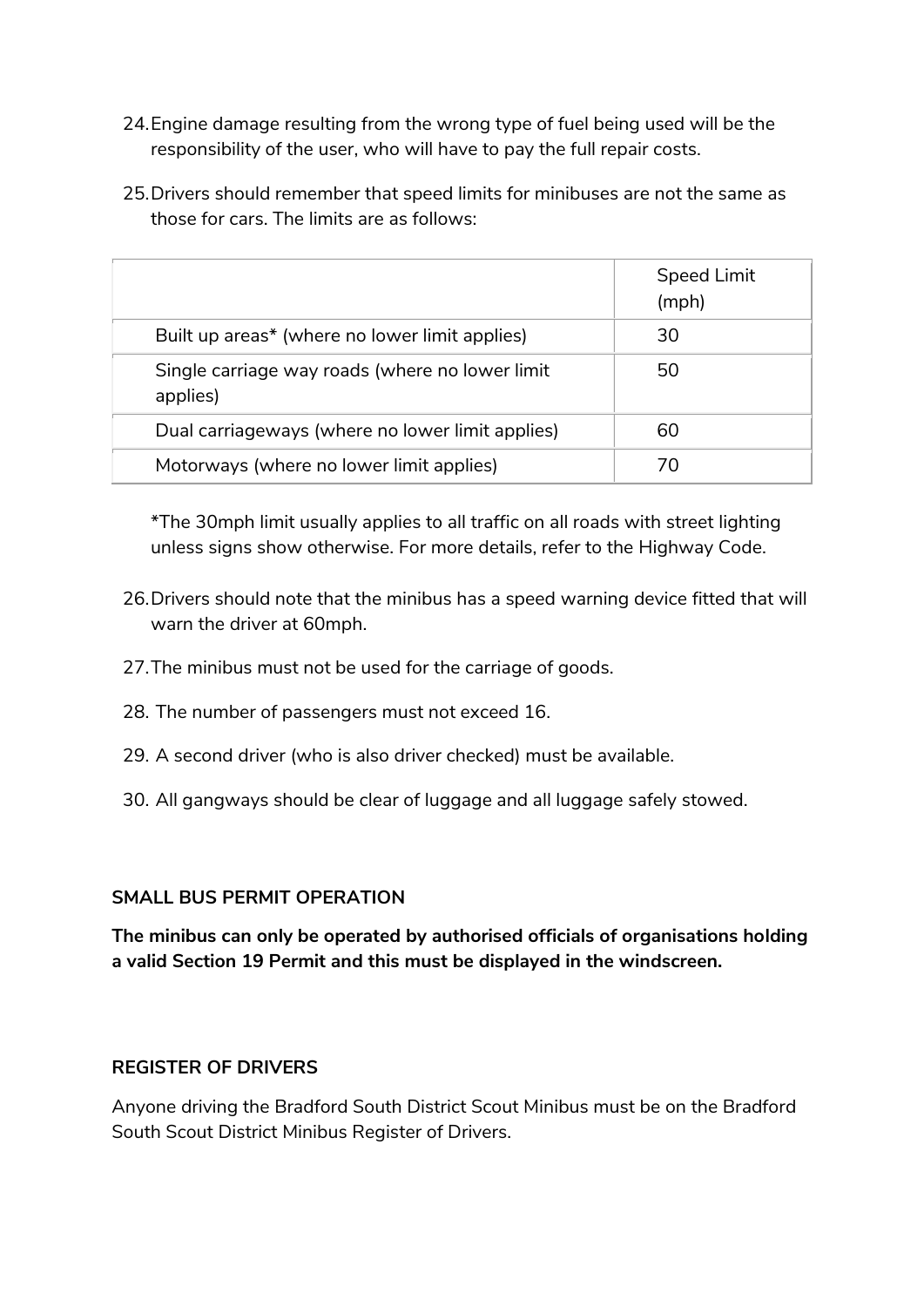Although the entitlement to drive the minibus is not determined by having a D1 category on your driving license, Bradford South Scouts may ask for you to go on a familiarisation drive to ensure you are familiar and capable of driving the vehicle.

All drivers are required to have held his/her driving licence for a minimum of 2 years.

In addition, a driver must:

Be between the ages of 25 and 70.

Complete and sign the Bradford South Scout District driver's registration form and provide a **"check code"** obtained from the DVLA.

Drivers must be able to answer "NO" to the following questions:

- a. Have you had any convictions within the last 5 years, or do you have any prosecutions pending?
- b. Have you had an accident whilst driving a motor vehicle in the last 5 years?
- c. Has any period of a ban from driving been operative within the last 5 years?
- d. Has any company or underwriter ever declined, cancelled or refused to renew any motor insurance, or increased the premium or policy excess, or imposed special conditions?

Provide details about any medical condition, or medical history (whether physical or mental, including defective vision not corrected by glasses or hearing loss not corrected by a hearing aid) that may affect his/her ability to drive a minibus. In addition, details about any medication that is currently being taken, including dosage, should also be provided.

Bradford South Scout District reserve the right to refuse any driver that they believe may be unsuitable.

## **INSURANCE**

The Bradford South Scout District minibus is driven under insurance arranged by Bradford South Scout District.

Insurance cover may be invalidated if any of the information contained on the Bradford South Scout District minibus driver registration form is subsequently found to be false or inaccurate. Any material changes to the information on a driver's licence must be notified to Bradford South Scouts District before that person next drives the minibus. Similarly, should a driver have an accident whilst driving any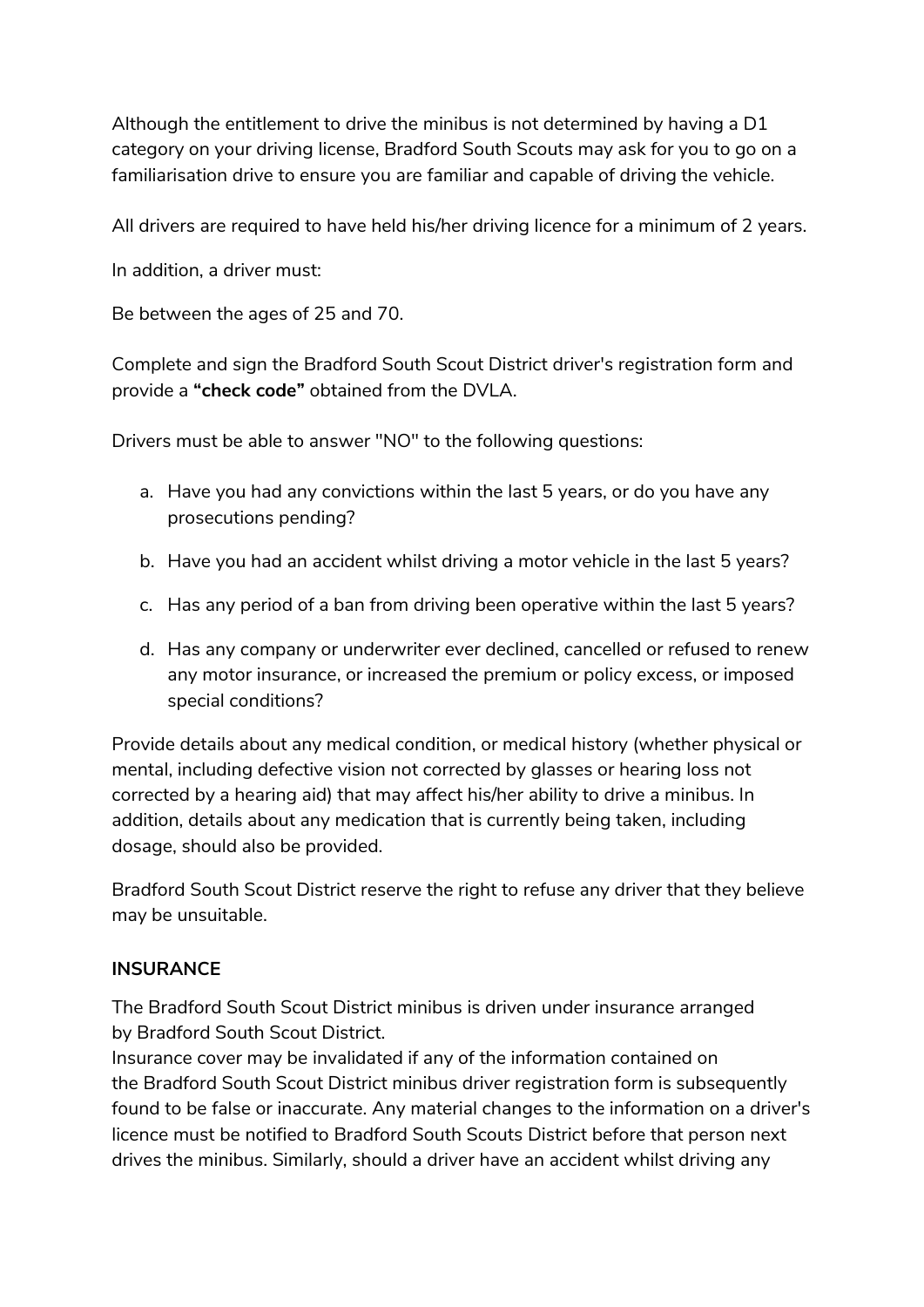motor vehicle after his/her name is entered on the Bradford South Scout District Minibus Register of Drivers that fact must be disclosed to Bradford South Scout District before that person next drives the minibus.

Should a driver provide false or inaccurate information at the time of registering with Bradford South Scout District, and insurance cover is consequently invalidated, Bradford South Scout District reserve the right to take legal action against the relevant parties.

Drivers must notify Bradford South Scout District of any changes in the circumstances relating to their driving licence (including changes in health) that occur after they have completed the driving licence registration form.

## **PASSENGER SAFETY**

We recommend that lifting & handling of passengers in our minibus should only be undertaken by individuals who have received training in the relevant techniques.

When a passenger requires to be lifted, a basic risk assessment should be undertaken. Some of the factors that should be considered include:

Is a lift necessary and appropriate?

The weight of the passenger and the nature of their disability.

The training undertaken by the relevant individuals, and the information that is available to them.

Are lifting aids available?

What practical steps are in place to minimise the risks involved?

It is the hirer's responsibility to assess each passenger's ability to use the steps when boarding or alighting from the minibus. Similarly, it is the hirer's responsibility (where applicable) to assess each passenger's ability to transfer safely from a wheelchair to a seat in the minibus, and from such a seat to a wheelchair.

## **CHILDREN**

It is a requirement that all children (up to 16 years) wear seatbelts. Remember that young children are required to use appropriate seating. Bradford South Scout District do not provide baby carriers, child seats or booster cushions. If your group is a voluntary childcare organisation and your driver (either paid or unpaid) is likely to have substantial unsupervised access to children whilst driving the minibus (i.e. you will not be providing at least one other adult passenger), you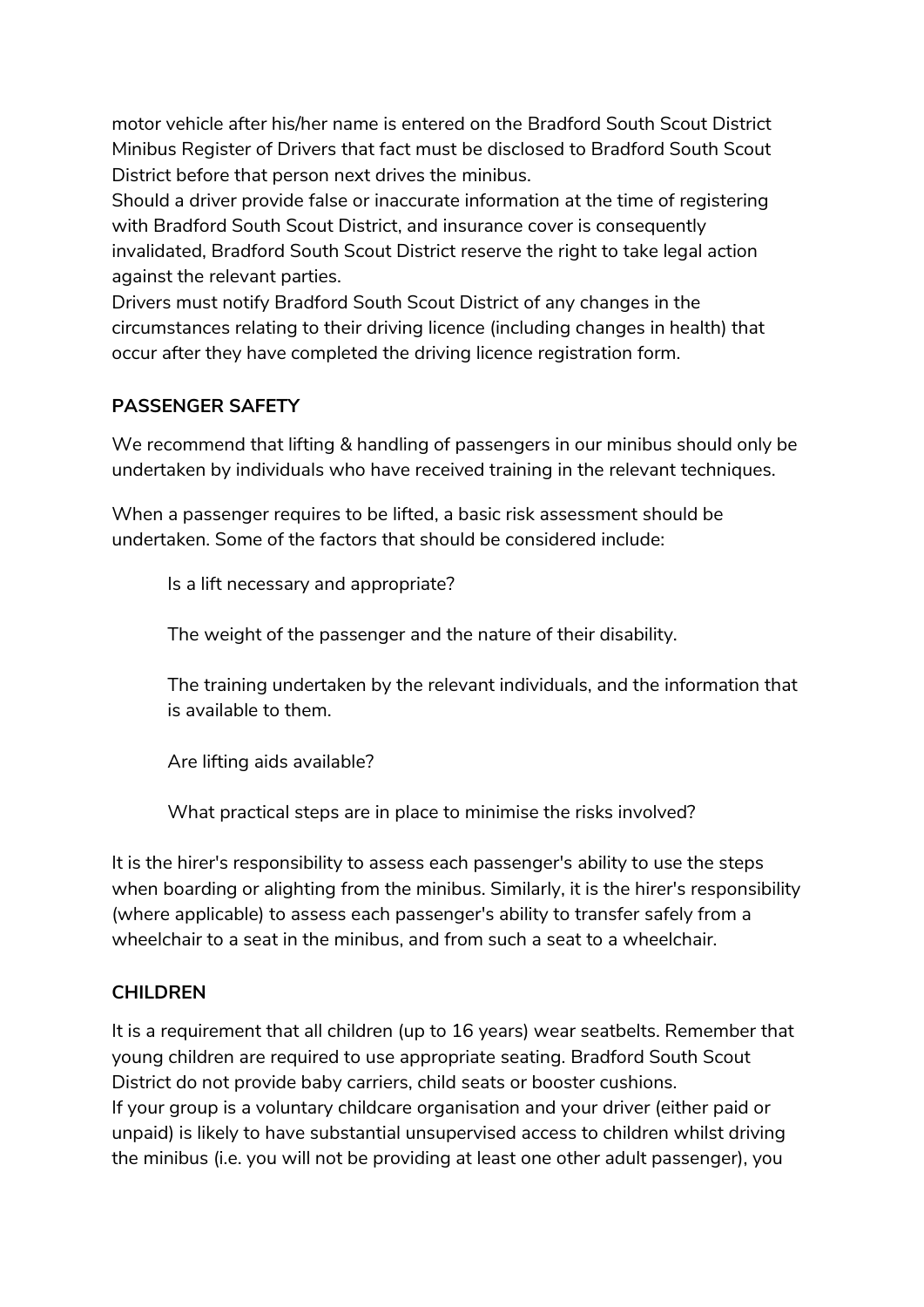are recommended to consider requesting the Disclosure Barring Service to provide you with information about that person under the Criminal Conviction Information Scheme.

With effect from 18th September 2006 the Department for Transport introduced new car seat regulations. The Community Transport Association advises us that these regulations do NOT currently apply to minibuses. However the Bradford South Scout District recommend the use of an appropriate child seat where the child is up to 135cm in height or under 12 years of age.

# **MAKING A BOOKING**

- 1. In general, and subject to availability, the minibus can be booked for any period up to seven days. Bookings for longer periods may be accepted at the discretion of the Bradford South Scout District.
- 2. Bookings are only accepted from organisations that hold a valid Section 19 Permit. It is the responsibility of the organisation, not Bradford South Scout District, to ensure that bookings made in the name of the organisation are made by authorised personnel. The organisation is responsible for the payment of any booking fees, accepted in good faith by Bradford South Scout District, booked in its name.
- 3. Bookings will only be confirmed on receipt of a deposit within 14 days of the enquiry. Provisional bookings will be cancelled if no deposit is received within 14 days and another group wishes to book the date. Please see the tariff for deposit details.
- 4. Full payment MUST be received at least 7 days prior to hire.
- 5. The invoice for any particular booking will be the responsibility of the user.
- 6. Regular bookings for a vehicle can be made in blocks of up to three months subject to availability.
- 7. It is important that careful consideration is given to the times for which you wish to book the vehicle, especially the return time. This is to ensure that you have the vehicle long enough to complete your journey, but also that you do not keep it unnecessarily when other groups could be using it. If, for example, you have booked a vehicle until 5.00 p.m., then it must be returned by this time as another group may be waiting to start an evening booking.